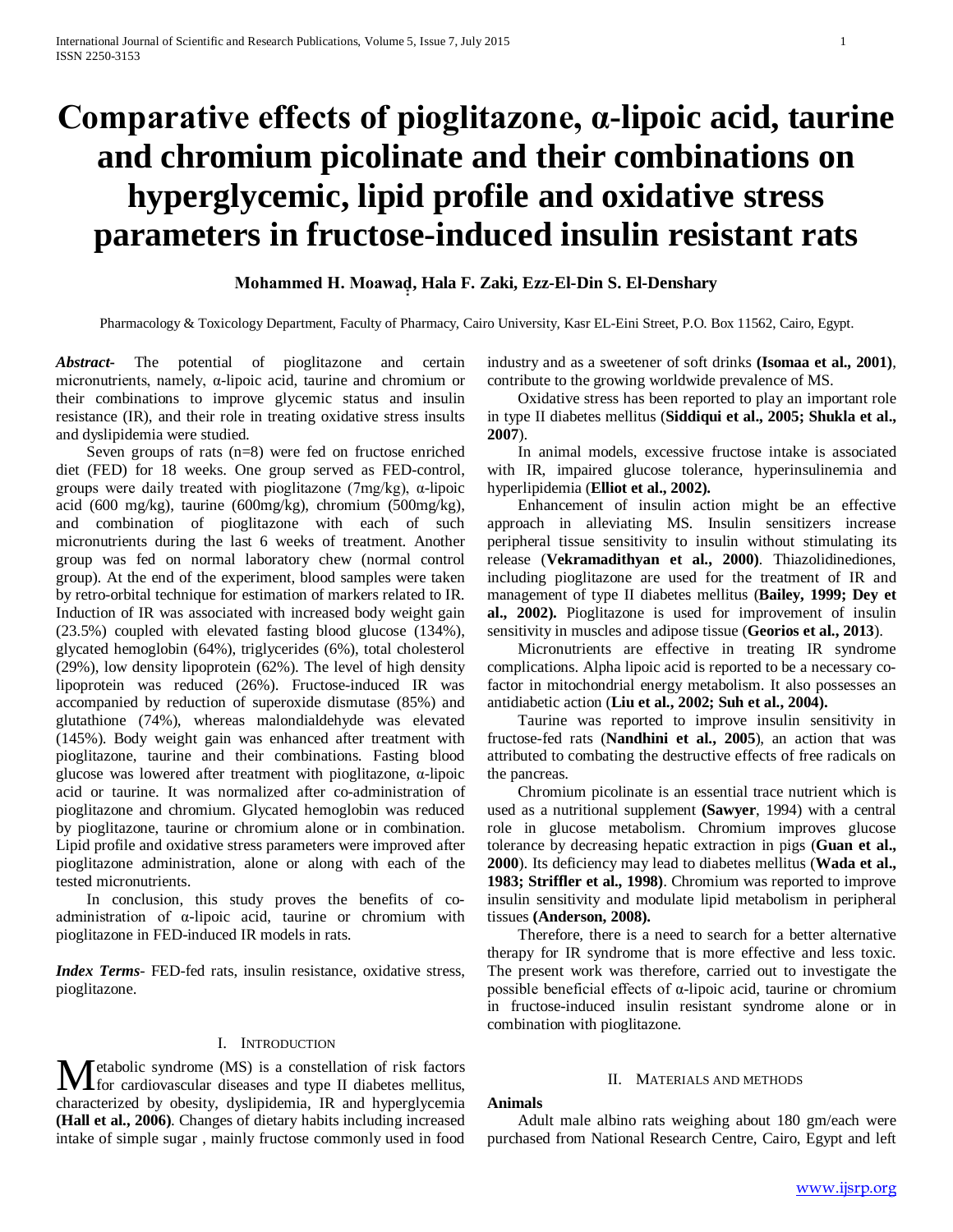to accommodate in the animal house of Faculty of Pharmacy, Cairo University for one week before being subjected to experimental work. All animals were provided with diet and water ad libitum. The study was carried out according to the guide lines of Ethics commity of Faculty of Pharmacy, Cairo University.

#### **Drugs and chemicals**

 Fructose was purchased from EL-Nasr Pharma, Egypt. Pioglitazone (Glaxo Smithkline, Beechow, Harlow, MK) was dissolved in normal saline and kept at  $4^{\circ}$ C (7mg/kg/day; p.o; **Zinn et al.,2008**). Alpha lipoic acid (Thiotacid®, 600mg/kg/day; p.o; **Androne et al**., **2000**) was suspended in 1% tween 80. Taurine (Nutra Planet, Advanced Platinum series, GMP, 111 Bethea Rd, St 101, Fayettevielle, GA 30214, USA) was dissolved in normal saline solution just before use (600mg/kg/day; p.o; **Anitha Nandhini et al., 2002; Penget al., 2005**). Chromium picolinate (E Merk, Dramstadt, Germany) was suspended in 1% Tween 80 (500µg/kg/day; p.o; **Moony et al**., **1995**).

#### **Induction of insulin-resistance syndrome**

 Insulin resistance was induced in rats by oral administration of 10% fructose in drinking water for 12 weeks(**Sanchez-Lozada et al., 2007**). To insure that metabolic syndrome was induced, fasting blood glucose level was determined at different time intervals.

## **Experimental design**

 Animals that showed elevated MS parameters were selected and randomly allocated into various groups and treated as follows: normal control group, received water and solvent vehicle; FED-control group, continued on 10% fructose in drinking water and solvent vehicle. Other drug-treated groups were given 10% fructose in drinking water plus pioglitazone (7mg/kg), α-lipoic acid (600mg/kg), taurine (600mg/kg), chromium picolinate (500mg/kg) and a combination of pioglitazone with  $\alpha$ -lipoic acid, taurine or chromium picolinate. Drugs were orally administered starting from the  $13<sup>th</sup>$  week after initiation of the diet and continued for extra 6 weeks. Another group was fed on normal diet and served as normal control group and received solvent vehicle. Animal weights were recorded throughout the period of study for calculation of body weight gain. By the end of the treatment period, animals were fasted for 12 h and blood samples were collected from the retro-orbital sinus and used for biochemical analysis.

## **Determination of body weight gain**

 The percentage of body weight gain was mathematically calculated using the following formula:

Body weight gain%=

$$
\frac{Final\ body\ weight{a}fter\ treatment{)-Initial\ body\ weight}{initial\ body\ weight} \ \times 100
$$

## **Biochemical estimations**

 Serum glucose level was estimated using glucose kit (Spinreact, Spain, **Trinder**, **1969**) and expressed as mg/dl. Serum glycated hemoglobin (HbAIc) was determined by the method of **Trivelli et al**. **(1971)** using HbAIc kit (Teco Diagnostics). The percentage HbAIc was determined by measuring the absorbance at 415nm of both HbAIC fragment and total hemoglobin. The ratio of both absorbances represents percent glycated hemoglobin. Serum triglycerides (TG) were determined colorimetrically by the method of **Schettler** (1980) and calculated as mg/dl. Total serum cholesterol (TC) was determined spectrophotometrically by the method of **Richmond** (1973) and expressed as mg/dl. Serum high density lipoprotein (HDL) was determined by an enzymatic colorimetric method (**Burstein et al**., 1970) and expressed as mg/dl. Serum low density lipoprotein (LDL) was indirectly estimated by the method of **Fridewald et al**. (1972) and expressed as mg/dl. Serum malondialdehyde (MDA) was assayed as a measurement of lipid peroxidation according to the method of **Mihara and Uchiyama (1978).** Concentration of MDA in serum was calculated as nmol/ml. Blood glutathione peroxidase (GPX) activity was determined by the method of **Paglia and Valentine (1967)**, which is based on oxidation of glutathione by GPX resulting into a decrease in absorbance at 340nm. GPX concentration is calculated as U/ml. Superoxide dismutase (SOD) was estimated according to the method of **Marklund and Marklund (1974)** and calculated as U/ml.

 **Statistical analysis:** The values of the measured parameters were presented as mean  $\pm$  S.E.M. Comparisons between different treatments were carried out using one way Analysis of Variance ANOVA) followed by **Tukey-Kramer** as post ANOVA multiple comparisons test. Differences were considered statistically significant when  $p<0.05$ .

#### III. RESULTS

 **Effect of 6-week treatment with pioglitazone, α-lipoic acid, taurine or chromium picolinate and their combinations on body weight gain in fructose-enriched diet (FED) fed rats**: Induction of insulin resistance was associated with increased body weight gain (23.5%). Treatment with pioglitazone significantly increased body weight gain (28%).Treatment with α-lipoic acid or chromium did not affect body weight gain. Taurine significantly augmented body weight gain by 39%. This effect was synergized with pioglitazone (55%) (Fig.1).

 **Effect of 6-week treatment with pioglitazone, α-lipoic acid, taurine or chromium picolinate and their combinations on fasting blood glucose (FBG) and glycated hemoglobin (HbAIc) in fructose-enriched diet (FED) fed rats**:

 Fructose-induced insulin resistance showed elevated levels of blood glucose (134%) and HbAIc (64%). Treatment with pioglitazone, αlipoic acid, taurine or chromium resulted in a significant reduction of elevated FBG by 65%, 45%, 54% and 55% respectively. Combination of pioglitazone with α-lipoic acid or taurine significantly reduced FBG by 64% and 67% respectively, whereas combination of pioglitazone with chromium normalized FBG. Treatment with pioglitazone , taurine or chromium significantly reduced HbAIc by 44% and 47% and 34% respectively. Combination of pioglitazone with  $α$ lipoic acid, taurine or chromium significantly reduced HbAIc by 57%, 50% and 47% respectively (Table 1).

 **Effect of 6-week treatment with pioglitazone, α-lipoic acid, taurine or chromium picolinate and their combinations on lipid profile in fructose-enriched diet (FED) fed rats**: Fructose-induced metabolic syndrome resulted in significant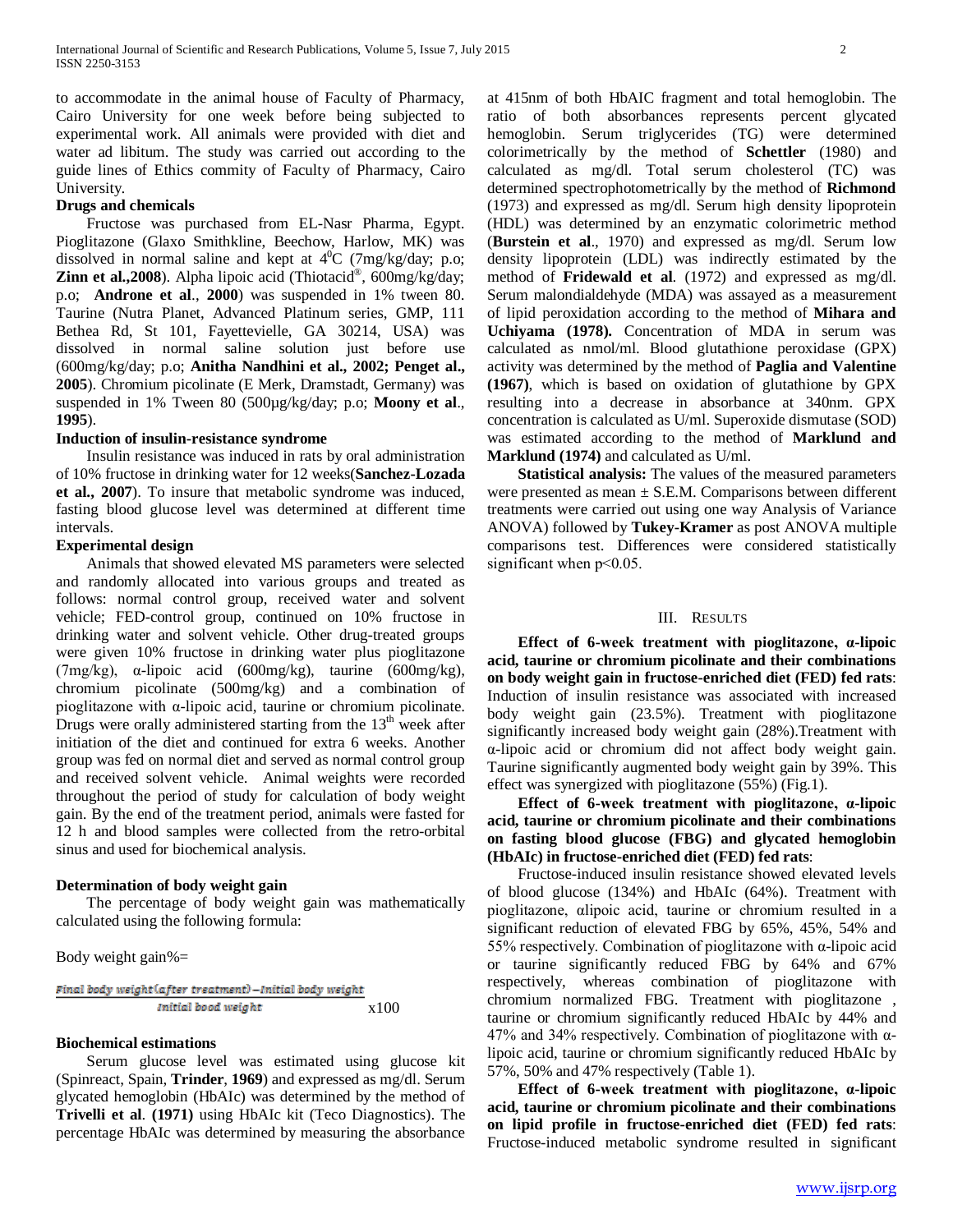increase in serum TG, TC, and LDL level almost by 16%, 29%, and 62% respectively. The level of HDL was reduced (26%). Treatment with pioglitazone significantly decreased serum TG, TC, and LDL by 20%, 13%, and 22% respectively, while increased HDL by 28%. Similarly α-lipoic acid reduced TG, TC by 15% and 5% with a significant increase in HDL by 30%. Taurine reduced TG, TC, and LDL by 22%, 81%, and 11% respectively, while normalizing HDL. Chromium reduced TG and LDL by 8% and 21% respectively without affecting TG level but normalized HDL. Co-administration of pioglitazone and αlipoic acid significantly reduced TG, TC, and LDL by 48%, 12%, and 14% respectively, while augmented HDL by 25%, which reflects a considerable improvement of lipid profile. Combination of pioglitazone with taurine significantly decreased LDL by 11%, elevated TG by 9% but did not change TC level. Meanwhile, HDL was normalized (Table 2).

 **Effect of 6-week treatment with pioglitazone, α-lipoic acid, taurine or chromium picolinate and their combinations on oxidative stress parameters in fructose-enriched diet (FED) fed rats**: Insulin-resistant rats showed a significant reduction in SOD, GPX by 85% and 74% respectively, whereas MDA was elevated by 145% (Fig.2,a,b&c). Treatment with pioglitazone significantly increased SOD by 10% while both GPX and MDA were normalized. Treatment with α-lipoic acid reduced MDA content and normalized both SOD and GPX. Taurine significantly increased SOD and GPX by 21% and 76% respectively and normalized MDA. Chromium significantly increased serum SOD by 8% but it normalized MDA. Administration of pioglitazone and α-lipoic acid normalized GPX and MDA but did not change SOD acticity. Coadministration of pioglitazone with taurine elevated both SOD and GPX and reduced MDA content. Administration of both pioglitazone and chromium normalized all parameters, namely, SOD, GPX and MDA (Fig.2,a,b&c).

 In conclusion, this study proves the benefits of coadministration of α-lipoic acid, taurine or chromium with pioglitazone in FED-induced insulin resistance models in rats.

#### IV. DISCUSSION

 The investigation of agents of possible value in amelioration of serious problems of metabolic syndrome (MS) has become very important for the management of MS. An oxidantantioxidant imbalance exists in diabetes mellitus (DM) so that an inverse correlation exists between blood glucose level and antioxidant status. A lower antioxidant defense is a common factor of uncontrolled DM. Antioxidants have thus received a great deal of attention with respect to their efficacy in treating the insulin resistance syndrome (IR) complications (**Nirmala et al., 2015)**.

 Fructose-enriched diet (FED) - fed rats model for induction of MS in rats is an ideal means of investigating IR syndrome. This model provides a convincing evidence that dietary imbalance may initiate the development of MS (**Huang et al., 1997**). Male rats were used in this study because of their higher susceptibility towards development of insulin resistant diabetes as compared to female rats (**Santure et al**., **2002; Brenner et al., 2003**).

 In the present study, there was a significant increase in body weight gain of rats maintained on FED for 16 weeks. This is in harmony with the reports of other investigators that fructose promotes obesity more than glucose as it enhances food intake without stimulating thermogenesis (**Levine, 1986,; Miller et al., 2002**). Moreover, fructose is favored by the liver to be metabolized into lipids which leads to weight gain, increased abdominal obesity and insulin resistance (**Elliott et al., 2002**). Increased body weight gain was associated with hyperglycemia, dyslipidemia and pronounced oxidative stress. FED-fed rat model provides a convincing evidence that dietary imbalance may initiate the development of MS (**Huang et al., 1997**). Indeed, FED increases fasting glycemia leading to hepatic insulin resistance in healthy men (**Faeh et al., 2005; Rizkalla, 2010**). In the current study, FED-fed rats showed elevated levels of serum TG, TC, and LDL associated with a decreased level of HDL. These results are in harmony with **Ackermann et al. (2005)** and **Nakagawa et al. (2006).** On the other hand, HDL level was lowered in FED-fed rats. This finding is in agreement with that of **Ohmori et al. (2004)** who observed that FED reduced serum HDL in rats.

 Hyperglycemia produces ROS via glucose auto-oxidation and protein glycation causing local oxidation damage (**Maxwell et al., 1997**). So, measurement of total anti-oxidant status is likely to be valuable for understanding the relationship of oxidative stress and insulin resistance (**Yaworsky et al., 2000**). Measurement of MDA is a reliable marker of oxidative stress in diabetes (**Zadeh et al., 1997; Nacitarhan et al., 1995**). In the present study, a significant increase in serum MDA along with a significant inhibition of blood SOD and GPX enzyme activities were demonstrated in IR-diabetic rats. This is in accord with previous studies reporting similar changes in alloxan and streptozotocin- diabetic rats (**Coldiron et al., 2002**). Furthermore, **Martin-Gallan et al. (2003**) demonstrated a lower activity of GPX with a higher level of MDA and lipid peroxides in young type I diabetic patients. The anti-oxidant status was diminished by high fructose consumption and improved by bread, rice and macaroni consumption (**Santure et al., 2002).**  Furthermore, the results of the current study revealed that FED feeding reduced the activities of the anti-oxidant enzymes, GPX and SOD. This is in agreement with **Delbosc et al. (2005)** who reported that FED increases oxidative stress in rodents. Prolonged exposure of rats to hyperglycemia leads to inhibition of SOD and other anti-oxidant enzymes (**Nadhini et al., 2005**).

 The results of the present study indicate that pioglitazone normalized glucose and glycated hemoglobin values. As an insulin sensitizer, pioglitazone has been effective in lowering blood glucose level in IR rats. This is supported by **Ding et al. (2005)** who found that treatment with pioglitazone improved insulin sensitivity in streptozotocin (STZ) and high sucrose-fed diet induced obesity in rats. A potential mechanism by which pioglitazone improves insulin action includes direct stimulation of glucose uptake or oxidation and disposal in skeletal muscles, facilitation of glucose transport and enhancement of glycogen synthesis (**Smithet al., 2001**). Thiazolidinediones ameliorate IR in muscle tissues by suppression of muscle lipid storage and the activity of a protein kinase isoforms (**Zinn, 2008**). Improvement of glucose homeostasis by pioglitazone may be achieved by systemic insulin sensitization or by direct action of a nuclear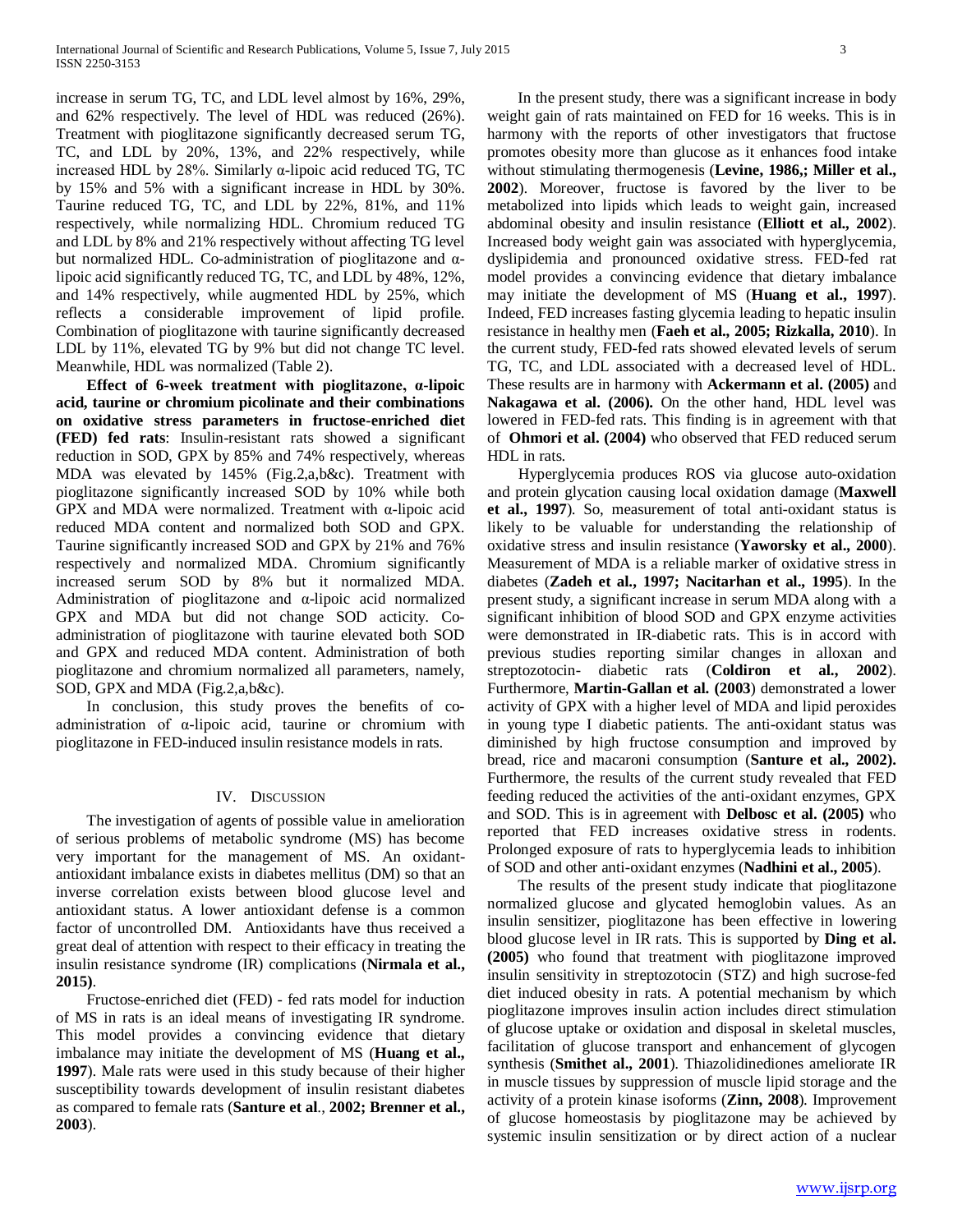peroxizome proliferator-activated receptor- γ (PPAR-γ) on the transcription of genes involved in glucose disposal (**Kalofoutis et al., 2007).**

 In the present study, treatment of IR rats with α-lipoic acid produced a significant lowering of blood glucose as well as MDA levels. On the other hand, serum SOD and GPX activities were increased This is in accordance with **Borcea et al. (1999)**  who observed that  $\alpha$ -lipoic acid lowered plasma peroxide level in diabetic patients; **Ziegler (2003)** who reported that α-lipoic acid reduced the symptoms of diabetic peripheral neuropathy; **Arivazhangan et al. (2001)** who found that α-lipoic acid reduced MDA in the brain regions of aged rats, and **Evans and Golder (2000)** who repoted that alpha lipoic acid improves insulin sensitivity in patients with type II dabetes.. Coadministration of pioglitazone and α-lipoic acid markedly reduced serum TC and LDL levels, but HDL was increased. This may be attributed to an augmented effect of both agents on lipid profile parameters so that peroxidation of lipids by free radicals burden in diabetic oxidative stress could be ameliorated by ROS scavenging cabability of α-lipoic acid (**Smith et al., 2004**).

 The results of the present study revealed that taurine reduced blood glucose and glycated hemoglobin levels together with considerable enhancements of lipid profile and oxidative stress biomarkers. Other studies reported that taurine treatment produced similar effects. Taurine treatment resulted in a reduction of the elevated blood glucose, glycated end products, diabetes-evoked oxidative stress and lipid profile biomarkers (Huang **et al., 2008; Lin et al., 2010; Das et al., 2012**). It could be effective in removing fatty liver deposits in rats (**Mc Call, 2005**). It also could act as an antioxidant (**Sinha et al., 2008**) and prevent exercise-induced oxidative stress (**Zang et al., 2004**), and lowered blood cholesterol and LDL contents. Taurine was demonstrated as a potent antioxidant that improves drug-induced type I diabetes in rats and that it could ameliorate metabolic alterations in insulin resistance (**Das et. al., 2112**).

 Reports by **Murakami et al. (1999)** indicated that taurine administration to mice lowered serum LDL and elevated HDL. This effect might have been due to taurine's ability to promote the degradation of detrimental cholesterol to relatively harmless bile acids (**Lim and Kang, 1998)**. Dietary supplementation of taurine is able to correct abnormal elevations of MDA and depletion of glutathione in diabetes (**Lim et al., 1998**).

 Administration of chromium picolinate produced significant reductions in blood glucose and glycated hemoglobin levels of IR rats. It has been reported that chromium deficiency in rats may result in glucose intolerance in diabetics (**Person et al., 2008**). According to **Striffler et al. (2001**), a biologically active form of chromium enhances the effect of insulin on glucose metabolism through enhancement of insulin receptor sensitivity towards glucose utilization. Chromium was found to work closely with insulin by facilitating the uptake of glucose in cells (**Anderson et al., 2001; Jain and Kannan, 2001**). Chromium has been reported to increase insulin binding to cells, insulin receptor number and activate insulin receptor kinase leading to enhancement of insulin sensitivity (**Krejperio, 2001; Krol and krejpecio, 2010**). Since chromium picolinate reduced insulin resistance, this essential trace element could therefore have wide effects on abnormal blood lipids together with lowering of blood glucose levels (**Striffler et al., 2001**). Besides, the free radical parameters namely GPX and SOD activities were normalized. Chromium treatment of IR rats resulted into marked reduction of TG level. This is in agreement with **Sahin et al. (2007)** who observed that blood TG of STZ-diabetic rats were markedly reduced after chromium supplementation. **Feng et al. (2015)** reported that chromium malate produced a better enhancement of glycometabolism and lipid metabolism as compared to other chromium compounds in type II diabetic rats.

 The current investigation has proved the antioxidant potential of chromium whether given alone or along with pioglitazone. This study also demonstrated that chromium administration to FED-fed rats was associated with elevation of plasma GPX activity. Moreover, chromium administration resulted into reduction of elevated levels of MDA in IR-rats. In line with these findings, **Esen et al., (2009)** found that supplying rats with high chromium diet elevated the activities of antoxidant enzymes such as catalase, SOD, and GPX. Furthermore, **Martin et. al. (2006); Hummel et al. (2007)** reported that chromium levels in diabetic subjects are lower as compared to normal subjects and that a correlation exists between plasma insulin and plasma chromium levels, so that a low chromium level would lead to incidence of type II diabetes.

#### V. CONCLUSION

The findings of the present study prove the benefits of cosupplementation of pioglitazone and chromium picolinate as an insulin sensitizer micronutrient as well as with the tested antioxidants, namely α-lipoic acid and taurine. Pioglitazone along with each of the tested compounds offer further improvements to the markers of IR, including hyperglycemia, dyslipidemia and exaggerated oxidative stress.

#### **REFERENCES**

- [1] Ackermann, Z., M. Oron-Herman, M. Grozovski, T. Rosenthal, O. Pappo, G. Link and B.A. Sela, 2005. Fructose-induced fatty liver. Hypertension, 45: 1012- 1018.
- [2] Anderson, R., A. Roussel and N. Zouari, 2001. Potential antioxidant effects of Zn and Cr in type II diabetes. J Am. Coll. Nutr., 20: 208-212.
- [3] Anderson, R.A., 2008. Chromium and polyphenols from cinnamon improve insulin sensitivity. Proceeding of the Nutrition Society, 67: 48-53.
- [4] Androne, L.;N. Gaven., I. Versin, 2000. In-vivo effect of lipoic acid on lipid peroxidation in patients with diabetic neuropathy. J. Am. Nutr. SGC. 14: 327-330.
- [5] Anitha Nandhini, A.T., S.D. Balakishnan, and C.V. Anuradha, 2000. Response of liver antioxidant system to taurine in rats fed fructose diet. Ind. J. Exp. Biol., 40: 1016-1019.
- [6] Arivazhagan, P., K. Ramanathan and C. Pannerselvana, 2001. α-lipoic acid in lipid peroxidation in aged rats. J. Nutr. Biochem. 12: 2-6.Biol 442: 99– 103.
- [7] Bailey, C.J., 1999. Insulin resistance and antidiabetic drugs. Biochem Pharmacol., 58: 1511-1520.
- [8] Borcea, V., Z. Nourooz, and S.Wolf, 1999. α-lipoic acid decreases oxidative stress in diabetic patients with albuminuria. Free Radic. Biol. Med. 26: 1495-1500.
- [9] Brenner, R.R., O.J. Remoldia, Y.B. Lombardo, M.S. Gonzalez, A.M. Bernaskoni and J.C. Basabe, 2003. Desaturase activities in rat model of insulin resistance. Lipids, 38: 733-742.
- [10] Burstein, M., H.R. Scholnick, and R. Mortin, 1970. Rapid method for the isolation of lipoproteins from human serum by precipitation with polyanions. J. Lipid Res., 11: 583-595.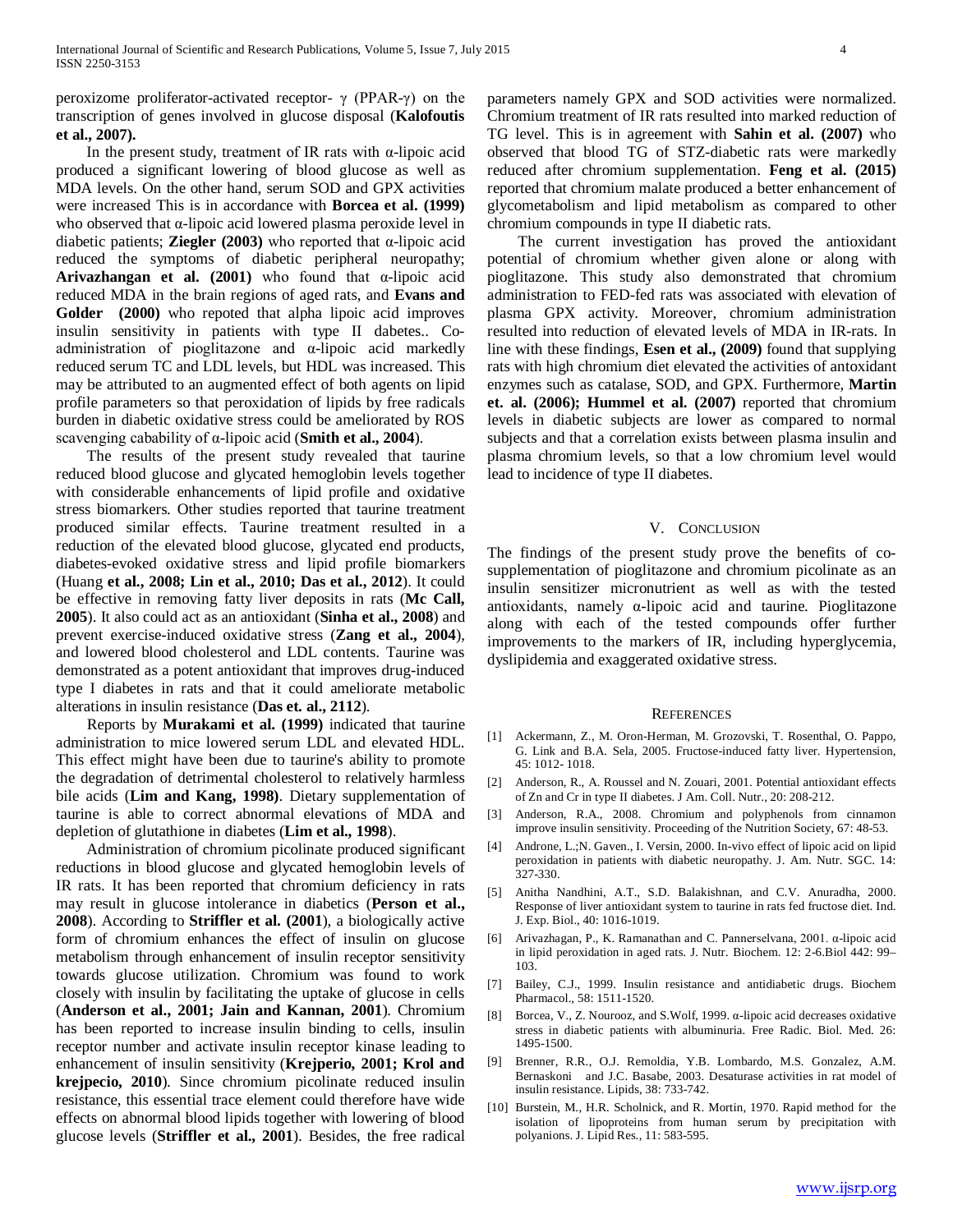- [11] Coldiron, A. D., R. A. Sandeos and I. B. Watkins, 2002. Effects of quercetin and co- Q (10) on oxidative stress in diabetic rats. J. Biochem. Mol. Toxicol., 16: 197-202.
- [12] Das J., V. Sil P.C., 2012. Taurine exerts hypoglycemic effect in alloxaninduced diabetic rats, improves insulin-mediated glucose transport signaling pathway in heart and ameliorates cardiac oxidative stress and apoptosis. Toxicol appl Pharmacol, 258(2): 296-308.
- [13] Delbosc, S., E. Paizanis, R. Magous, C. Araiz and J. P. Cristol, 2005. Oxidative stress and NADPH oxidase in the development of cardiac complecations in a model of IR-fructose fed rat. Atherosclerosis: 179: 43- 49.
- [14] Dey, L., S.A. Anoja and C.S. Yuan, 2002. Alternative therapies for type II diabetes. Altern. Med. Rev., 7: 45-58.
- [15] Ding, S. Y, Z. F. Shen, Y.T. Chen. and X Ienz, 2005. Total antioxidant status in type II diabetic patients. Diabetes International, 10: 26-29.
- [16] Elliot, S., N.L. Keim, I.S. Stern, K. Teff and P.J. Havel, 2002. Fructose, weight gain and insulin resistance syndrome. Am. J. Clin. Nutr., 76: 911- 22.
- [17] Esen G.F., and S.K. Tekeli, 2009. The effects of feeding with different levels of zinc and chromium on plasma thiobarbituric acid reactive substances and antioxidant enzymes in rats. Pol. J. Sci. 12: 35-39.
- [18] Evans, J.L. and I.D. Golder, 2000. Alpha-lipoic acid: a multifunctional antioxidant that improves insulin sensitivity in patients with type II diabetes. Diabetes Technol Ther., 2(3): 401-13.
- [19] Faeh, D., K. Minehira, J.M. Shwartz and L. Tappy, 2005. Effect of fructose overfeeding and fish oil on hepatic lipogenesis and insulin sensitivity. Diabetes, 54: 1907-1913.
- [20] Feng, W., T. Zhao, G. Mao, W. wang et al., 2015. Type II diabetic rats on diet supplemented with chromium malate show improved glycometabolism, glycometabolism-related enzyme levels and lipid metabolism. Plos One, 10 (5): e0125952 dot, 10: 137.
- [21] Friedwald, W.T., R.I. Levy, and D.S. Fredrickson, 1972. Estimation of the concentration of low-density lipoprotein cholesterol in plasma without use of preparative ultracentrifuge. Clin. Chem. 18: 499-502.
- [22] Georios,V., L. Kostas, K. Sudhesh, M. George, 2013. Metabolic and other effects of pioglitazone as an add-on therapy to metformin in the treatment of polycystic ovary syndrome (PCOS). HORMONES 2013, 12(3):363-378
- [23] Guan, X., J. Jacques, K. Pao, L. Janet and N.L. Trottier, 2000. High chromium yeast supplementation improves glucose tolerance in pigs by decreasing hepatic extraction of insulin S,American Society for Nutr. Sciences, 75 (1): 1274-79.
- [24] Hall, W.D., L.O. Watkins, J.T. Wright, N.K. Wenger, S.K. Komanyikn, J.R. Gavin, et al., 2006. The metabolic syndrome: Recognition and management. Dis. Mang., 9: 16-33.
- [25] Huang J.S., L.Y. Chuang, J.Y. Guh, Y.L. Yang, M.S. Hsu, 2008. Effect of taurine on advanced glycation end products-induced hypertrophy in renal tubular epithelial cells. Toxicol Appl Pharmacol. 233:220–226.
- [26] Huang, Y.J., V.S. Fang, C.C. Juan, Y.C. Chon, C.F. Kwox and L.T. Ho, 1997. Amelioration of insulin resistance and hypertension in a fructose-fed rat model with fish oil supplementation. Metabolism, 46: 1252-1258.
- [27] Hummel, M., E. Standl, and O. Schnell, 2007. Chromium in metabolic and cardiovascular disease. Horm. Metab. Res. 39: 743- 751.
- [28] Isomaa, B., M. Henricsson, P. Almgren, T. Tuami, M.R. Tankinen, L. Groop, 2001. The metabolic syndrome influences the risk of chronic complications in patients with type II diabetes. Diabetologia, 44: 1148-54.
- [29] Jain, S. and K. Kannan, 2001. Chromium inhibits oxidative stress to high glucose in monocytes. Biophys. Res. Commun., 289:687-691.
- [30] Kalofovtis, C., C. Piperi, F. Harris, D. Phoenix and J. Singh, 2007. Type II diabetes and cardiac risk factors. Current ther. Approaches. Exp. Clin Cardiol., 12: 17-28.
- [31] Krejperio, Z., 2001. Essentiality of chromium for human nutrition. Polish J. Invironmental studies, 10 (6): 399-404.
- [32] Krol, E. and Z. Krejpecio, 2010.Chromium III propionate complex supplementation improves caebohydrate metabolism in insulin resistance rat model. Food and Chemical Toxicology, 48: 279-96.
- [33] Levine, R., 1986. Monosaccharides in health and disease. Annu. Rev. Nutr., 6: 211-224.
- [34] Lim E, S. Park, H.Kim, 1998. Effect of taurine supplementation on the peroxide formation on the activities of glutathione-related enzymes in the

liver and islets of type I and II diabetic model mice. Adv Exp Med Biol, 442: 99-103.

- [35] Lim, J. and Y. Kang, 1998. Effect of taurine on experimental hyperlipidemia in rats. Chinese Journal of hypertension. 6 (1):14-16.
- [36] Lin, S., J. Yang, G. Wu, M. Lin, X. Luan, O. Lv, H. Zhao, J. Hu, 1010. Preveventive effect of taurine on experimental type II diabetic nephropathy. J. Biomed. Sci, 17 (1): S46.
- [37] Liu, J. E.Heada, A.M. Gharib, W. Yuan, R.T. Ingersoll, T.M. Hagen, C.W. Cotman and B.N. Ames, 2002. Memory loss in old rats associated with brain mitochondrial decay and RNA/DNA oxidation: partial reversal by feeding acetyl-L-carnitine and/or-alpha lipoic acid. Proc. Natl. Acad. Sci. U.S.A., 99: 2356-2361.
- [38] Marklund, S. and G. Marklund, 1974. Involvement of superoxide anion radical in the autoxidation of pyrogallol: a convenient assay for superoxide dismutase. Eur. J. Biochem., 47: 469-474.
- [39] Martin, J., Z.Q. Wang, X.H. Zhang, D. Wachtel, J. Volaufova, D.E. Matthews, W.T. Cefalu, 2006. Chromium picolinate supplementation attenuates body weight gain and increases insulin sensitivity in subjects with type II diabetes. Diabetes Care, 29: 1826-1832.
- [40] Martin-Gallan, P., A. Carrascosa, M. Gussinye, C. Dominguez, 2003. Biomarkers of diabetes-associated oxidative stress and antioxidant status in young diabetic patients with or without subclinical complications. Free Radic. Med. 34: 1563-1574.
- [41] Maxwell, S., H. Thonason and D. Sandler, 1997. Antioxidant status in patients with insulin dependent diabetes. Europian Journal of Clinical investigation, 27: 484-490.
- [42] McCall, B., 2005. The ultimate hangover cure? b.co.uk: 12-28.
- [43] Mihara, M. and M Uchiyama, 1978. Determination of malondialdehyde precursor in tissues by thiobarbituric acid test. Analytical Biochem., 86 (1) 271-278.
- [44] Miller, C.C., R.J. Martin, M.L. Whitney and G.L. Edwards, 2002. Intracerebroventricular injection of fructose stimulates feeding in rats. Nutr. Neurosci., 5: 359-362.
- [45] Mooney, K.W. and G.I. Crommwell, 1995. Effects of dietary chromium supplementation growth, carcass characterestics, and accretion rates of carcass tissues in growing-fishing swine. J. Animal Sci., 73: 51-57.
- [46] Murakami, S., Y. Kondo-Ohta, K. Tomisawa, 1999. Improvement in cholesterol metabolism in mice given chronic treatment of taurine and fed a high-fat diet. Life Sci. 46 (1): 83-91.
- [47] Nacitarhan, S., T. Ozben and N. Tuncer, 1995. Serum MDA levels in DM patients with hyperlipidemia. Free Radic. Biol. Med., 19: 893-896.
- [48] Nakagawa, T., H. Hu, S. Zharikov, K.R. Tuttle, R. Short, O. Glushanova and R.I. Johnson, 2006. A causal role for uric acid in fructose induced metabolic syndrome. Am. J. Physiol., 290: F 625-31.
- [49] Nandhini, A. T., V. Thirunavaxkarasu, M. K. Ravichandran and C.V. Anuradha, 2005. Effect of taurine on biomarkers of oxidative stress in tissues of fructose fed IR rats. Singapore Med. J., 46: 82-87.
- [50] Nirmala A., M.S. Sulthana, N.S. Jagadeswari and A.S. Girija, 2015. Oxidative stress and antioxidant level during diabetes mellitus. Int. J. Curr. Res. Biosci. Plant Biol., 2 (3): 29-34.
- [51] Ohmori, K., H. Yamada, A. Yamamoto, N. Matsuura, M. Kiniwa, 2004. Effects of a novel anti-hyperlipidemic agent, S-2E on blood lipid levels in rats with fructose-induced hypertriglyceridemia. Pharmacology, 72: 240- 246.
- [52] Paglia, D.E., W.N. Valentine, 1967. Studies on the quantitative characterization of erythrocyte glutathione peroxidase. J. Lab. Clin. Med. 70: 158-169.
- [53]
- [54] Peng, Z. L. Bin, Y. Junfeng, L. Rongzhen, H. Weitao, L. Fengwen, 2005. Effect of natural taurine on reducing blood lipids. Acta Nutrimenta Sinica, 27 (1): 70-71.
- [55] Person, O.K., B. Person, S. Szomstein, and R.J. Rosenthal, 2008. Nutritional Deficiency in Morbidity Obese patients: A new form of malnutrition. Obese Surg., 18: 1028-1034.
- [56] Richmond, W., 1973. Preparation and properties of cholesterol oxidase fron Nocardia sp. and its application to the enzymatic assay of total cholesterol in serum. Clin. Chem., 19: 1350-1356.
- [57] Rizkalla, S.W., 2010. Health implications of fructose consumption: A review of recent data. Nutrition and metabolism, 7: 82-99.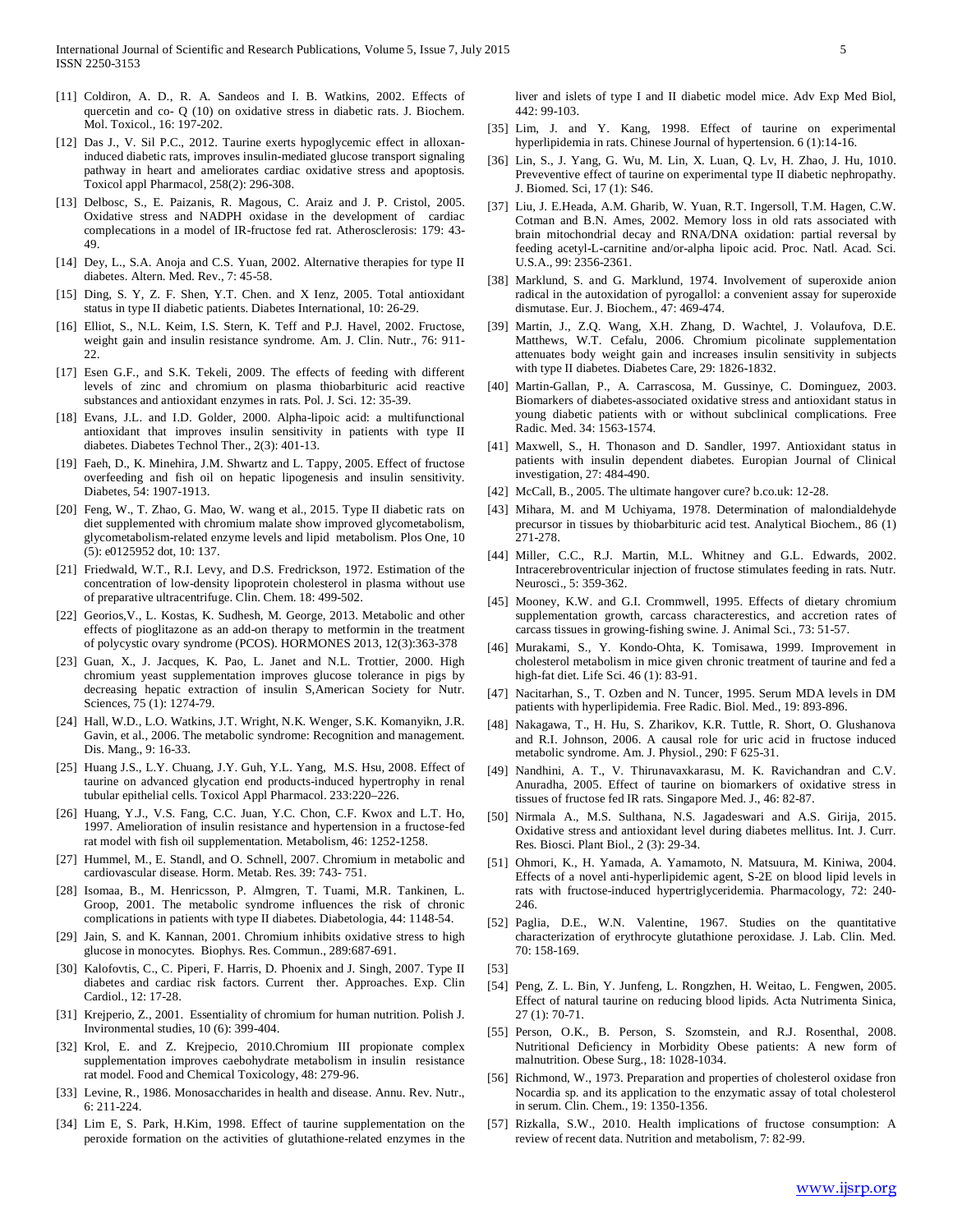- [58] Sahin, K., M. Onderci, M. Tuzcu, B. Uskundag and J.R.Komorowski, 2007. Effect of chromium on carbohydrate and lipid metabolism in rat model of type II DM. Metabolism, 56: 1233-46.
- [59] Sanchez-Lozada, I.G., E. Tapia, A., et al., 2007. Fructose-induced metabolic syndrome is associated with glomerular hypertension and renal microvascular damage in rats. American Journal of physiology, 292 (1) F423-F429.
- [60] Santure, M., M. Pitre and H. Batchelard, 2003. Role of antioxidants in health maintenance. British J. of Pharmacology, 137: 185-196.
- [61] Sawyer, H.J., 1994. Chromium and its compounds, c.f. Occupational medicine, eds: Zenz C., Dickerson O.B., Horvath E.P.: 487-495. Mosby-Year Book Inc., St Louis.
- [62] Schettler, G., 1980. Serum triglycerides. Dtsch. Med. W502.ochenchr., 105: 504.
- [63] Shukla, R., S. Padhye, M. Modak, S.S. Ghaskadbi and R.R. Bhonde, 2007. Bis (quercetinato) oxovanadium IV reverses metabolic changes in streptozotocin-induced diabetic mice. Rev. Diabetic Stud., 4(1): 33- 43.
- [64] Siddiqui, M.R., A. Taha, K. Moorthy, M.E. Hussain, S. Basir and N.Z. Baquer, 2005. Amelioration of altered antioxidant status and membrane linked functions by vanadium and Trigonella in alloxan diabetic rat brains. J. Biosci., 30 (4): 483-490.
- [65] Sinha, H., P., Manna, P.C. Sil, 2008. Taurine protects the antioxidant defense system in the erythrocytes of cadmium treated mice. BMB Reports, 41: 657-663.
- [66] Smith, A.R., S.V. Shenvi, M.Widlansky, J.H. Suh and T.M.Hagen, 2004. Lipoic acid as a potential therapy for chronic diseases with oxidative stress. Curr. Med. Chem. 11: 1135-1146.
- [67] Smith, M., S. Gogg, A Johansson, T. Olausson, V. Rotter and B. Salstedt, 2001. Thiazolidinediones increase IRS-2 gene expression in 3T3-L1 and human adipocytes. FASEBI., 15: 215-220.
- [68] Striffler, J.s., M.M. Polanesky, and R.A. Anderson, 2001. Chromium improves insulin response to glucose in rats. Metabolism, 44: 1314-1320.
- [69] Striffler, J.S., M.M. Polanesky, R. A. Anderson, 1998. Dietary chromium decreases insulin resistance in rats fed a high-fat, mineral imbalanced diet. Metabolism, 47: 396-400.
- [70] Suh, D.C., D.H. Lee, M. Mc Guire, and C.M. Kim, 2004. Impact of rosiglitazone therapy on lipid profile, glycemic control and medication costs of type II diabetic patients. Cuyy. Med Res. Opin., 27: 1623-33.
- [71] Thorburn, A.W., L.H. Storlein, A.B. Jenkins S. Khouri and E.W. Kraegan, 1989. Fructose-induced in vivo insulin resistance and elevated plasma triglyceride levels in rats. American J. Clin. Nutr., 49: 1155-63.
- [72] Trinder, P., 1969. Determination of glucose in blood glucose oxidase with an alternative oxygen acceptor. Ann. Clin. Biochem., 6: 24-27.
- [73] Trivelli, L.A., P.H. Ranney, and H.T. Lai, 1971. Hemoglobin components in patients with diabetes mellitus. New Eng. J. Med., 284: 353.
- [74] Uchiyama, M. and M. Mihara, 1978. Determination of malondialdehyde precursor in tissues by thiobarbituric acid test. Anal. Biochem, 86: 99-103.
- [75] Vikramadithyan R.K., R. Chakrabarti, P. Misra, M. Premkumar, S.K. Kumar, C.S. Rao, A. Ghosh, K.N. Reddy, C. Uma, and R. Rajagopalan, 2000. Euglycemic and hypolipidemic activity of PAT5A: a unique thiazolidinedione with weak peroxisome proliferator activated receptor gamma activity. Metabolism, 49: 1417-1423.
- [76] Wada, O., S. Manabe, N. Yamaguchi, S. Ishinawa and H. Yanagisawa, 1983. Low mol. Wt. chromium binding substance in rat lungs and its role in chromium movement. Ind. Health, 21: 34-41.
- [77] Yaworsky, K. R. Somwarand, T. Ramial, 2000.Engagement of insulin sensitive pathway in the stimulation of glucose transport by α-lipoic acid. Diabetologia, 43: 294-303.
- [78] Zadeh, N., A. Rabimi and T. Sarmadia, 1997. Relationship between oxidative stress and metabolic control. Diabetologia, 40: 647-659.
- [79] Zang, M., I. Izumi, S.Kagamimori, S. Sokejima, T. Yamagami, Z. Lui, B. Qi, 2004. Role of taurine supplementation to prevent exercise-induced oxidative stress in healthy young men. Amino Acids, 26: 203- 207.
- [80] Ziegler, D., 2003. Therapy with antioxidants in diabetic neuropathy. J. Neurochem. 85: 15.
- [81] Zinn, A., S. Felson, E.Fisher and A. Schwartzberd, 2008. Reassessing the cardiovascular risk and benefit of thiazolidines. Clin. Cardiol. 31: 397-403.

#### **AUTHORS**

**First Author** – Mohammed H. Moawad, Pharmacology & Toxicology Department, Faculty of Pharmacy, Cairo University, Kasr EL-Eini Street, P.O. Box 11562, Cairo, Egypt. **Second Author** – Hala F. Zaki, Pharmacology & Toxicology Department, Faculty of Pharmacy, Cairo University, Kasr EL-Eini Street, P.O. Box 11562, Cairo, Egypt. **Third Author** – Ezz-El-Din S. El-Denshary, Pharmacology &

Toxicology Department, Faculty of Pharmacy, Cairo University, Kasr EL-Eini Street, P.O. Box 11562, Cairo, Egypt.

Correspondence Author – Mohammed H. Moawad, Pharmacology & Toxicology Department, Faculty of Pharmacy, Cairo University, Kasr EL-Eini Street, P.O. Box 11562, Cairo, Egypt., Tell: (002)010 637 980 56, E-mail adress: mhelmy@misrinternationalcompany.com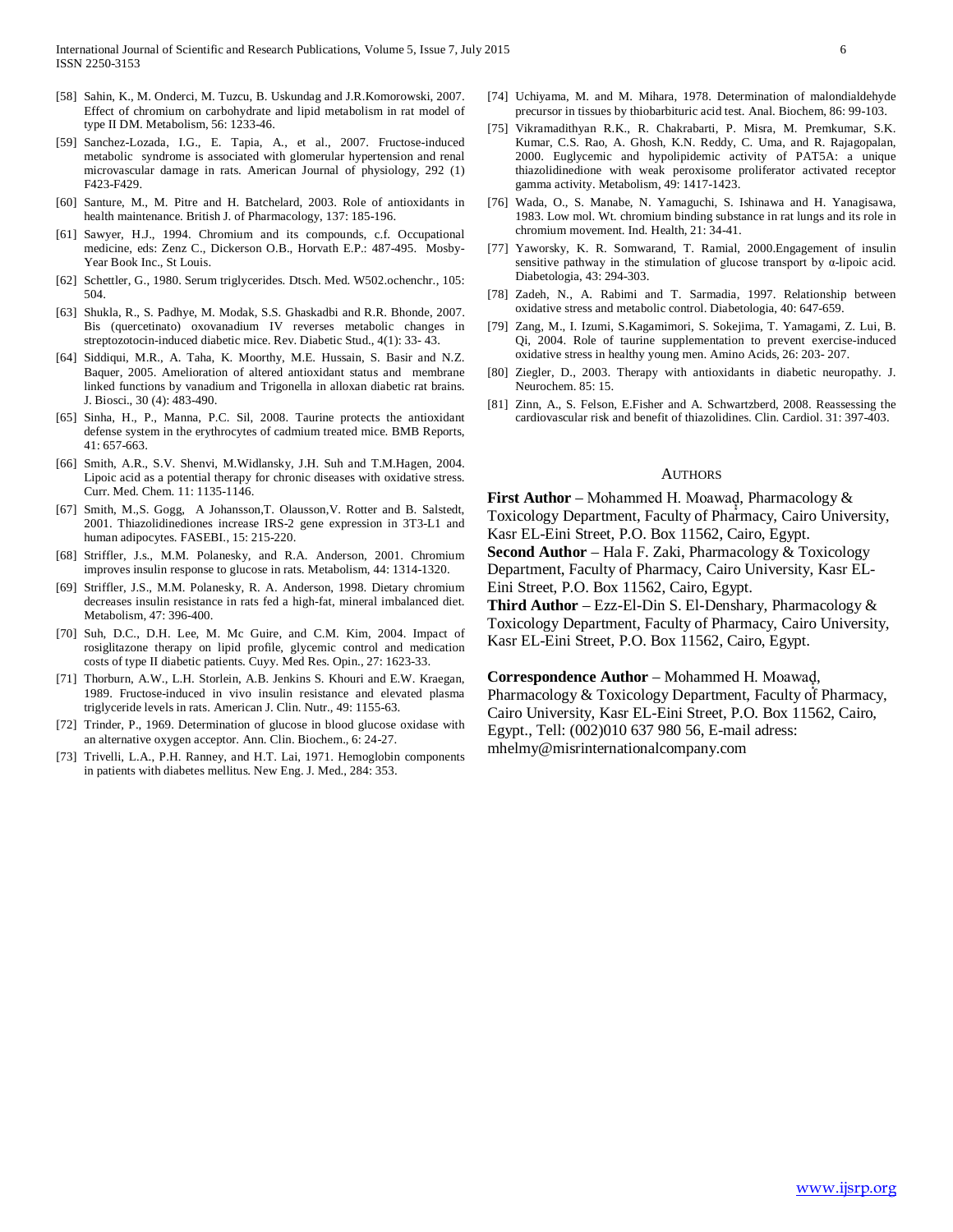

**Figure (1): Effect of 6-week treatment with pioglitazone, alpha-lipoic acid, taurine, chromium picolinate and their combinations on body weight gain, in fructose enriched diet (FED) fed rats.**

*N=6-8 rats per group. Each value represents the mean ± SE of the mean.*

*Statistics were carried out by one way analysis of variance (ANOVA) followed by Tukey-Kramer multiple comparisons test. <sup>a</sup>*

*Significantly different from normal group at p<0.05.*

*b Significantly different from FED control group at p<0.05.*

*c Significantly different from pioglitazone-treated group at p<0.05. <sup>e</sup>*

*Significantly different from taurine-treated group at p<0.05*



**Figure (2-a): Effect of 6-week treatment with Pioglitazone, alpha-lipoic acid,taurine and chromium picolinate and their combinations on SOD, in fructose enriched diet (FED) fed rats.**

*N=6-8 rats per group. Each value represents the mean ± SE of the mean.*

*Statistics were carried out by one way analysis of variance (ANOVA) followed by Tukey-Kramer multiple comparisons test. <sup>a</sup>*

*Significantly different from normal group at p<0.05.*

*b Significantly different from FED control group at p<0.05.*

*c Significantly different from pioglitazone-treated group at p<0.05.*

*d Significantly different from Lipoic acid-treated group at p<0.05. <sup>e</sup>*

*Significantly different from taurine-treated group at p<0.05.*

*f Significantly different from chromium-treated group at p<0.05.*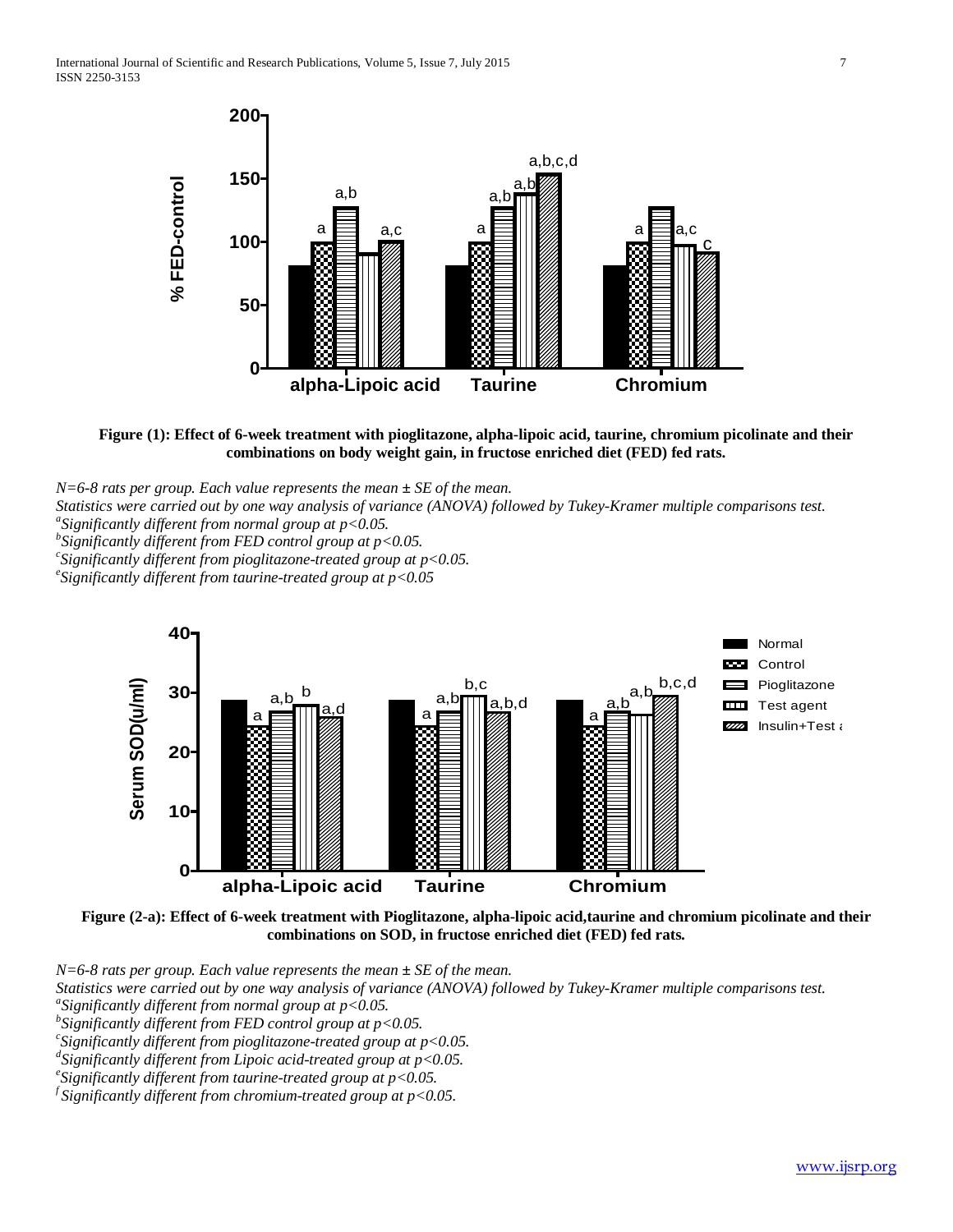

**Figure (2-b): Effect of 6-week treatment with Pioglitazone, alpha-lipoic acid,taurine and chromium picolinate and their combinations on GPX, in fructose enriched diet (FED) fed rats.**

*N=6-8 rats per group. Each value represents the mean ± SE of the mean.*

*Statistics were carried out by one way analysis of variance (ANOVA) followed by Tukey-Kramer multiple comparisons test. <sup>a</sup>*

*Significantly different from normal group at p<0.05.*

*b Significantly different from FED control group at p<0.05.*

*c Significantly different from pioglitazone-treated group at p<0.05. <sup>e</sup>*

*Significantly different from taurine-treated group at p<0.05.*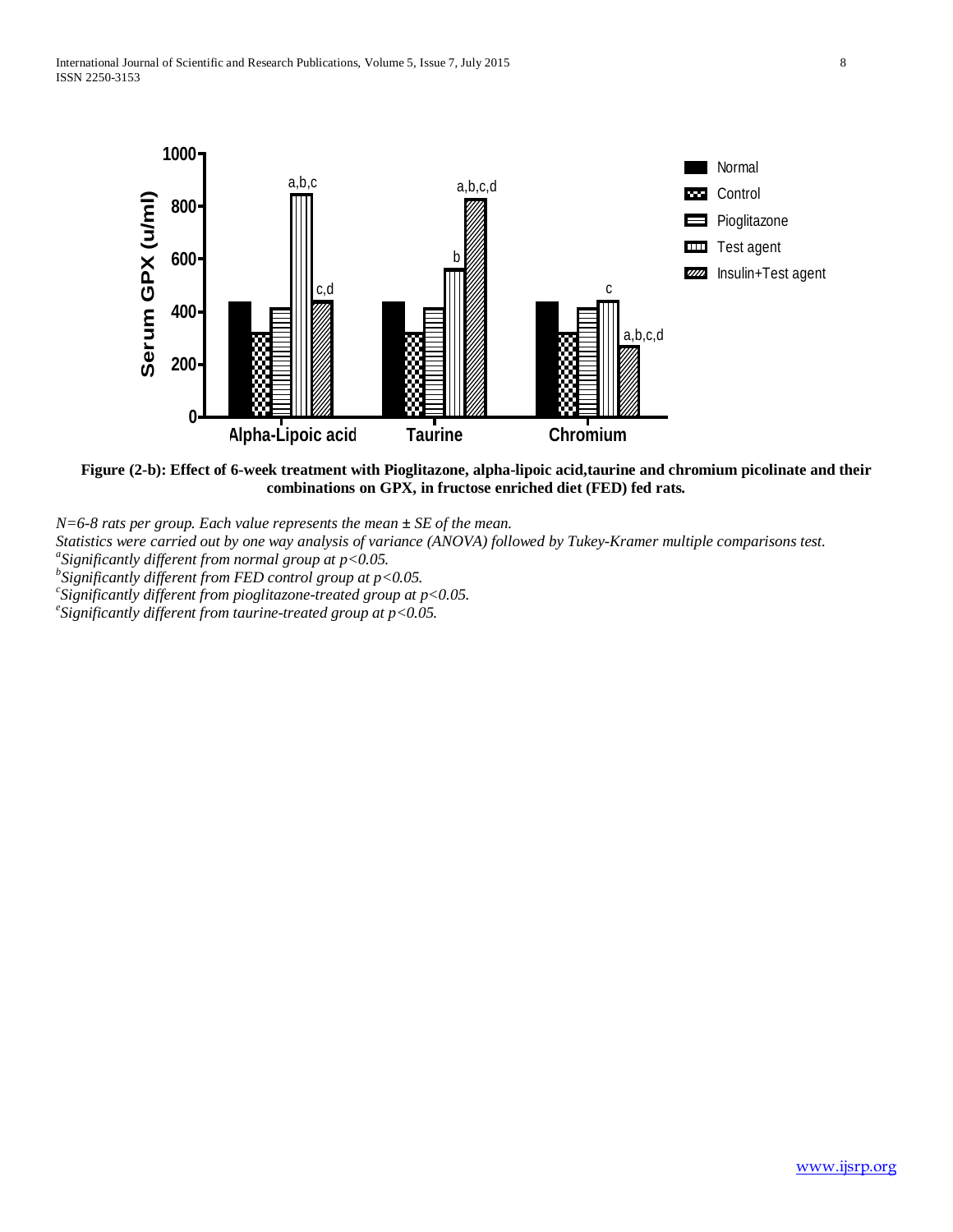

**Figure (2-c): Effect of 6-week treatment with Pioglitazone, alpha-lipoic acid,taurine and chromium picolinate and their combinations on MDA, in fructose enriched diet (FED) fed rats.**

*N=6-8 rats per group. Each value represents the mean ± SE of the mean.*

*Statistics were carried out by one way analysis of variance (ANOVA) followed by Tukey-Kramer multiple comparisons test. <sup>a</sup>*

*Significantly different from normal group at p<0.05.*

*b Significantly different from FED control group at p<0.05. <sup>c</sup>*

 $\delta$  Significantly different from pioglitazone-treated group at  $p$ <0.05.

*d Significantly different from Lipoic acid-treated group at p<0.05. <sup>e</sup>*

 $\ell$  Significantly different from taurine-treated group at  $p$ <0.05.

*f Significantly different from chromium-treated group at p<0.05.*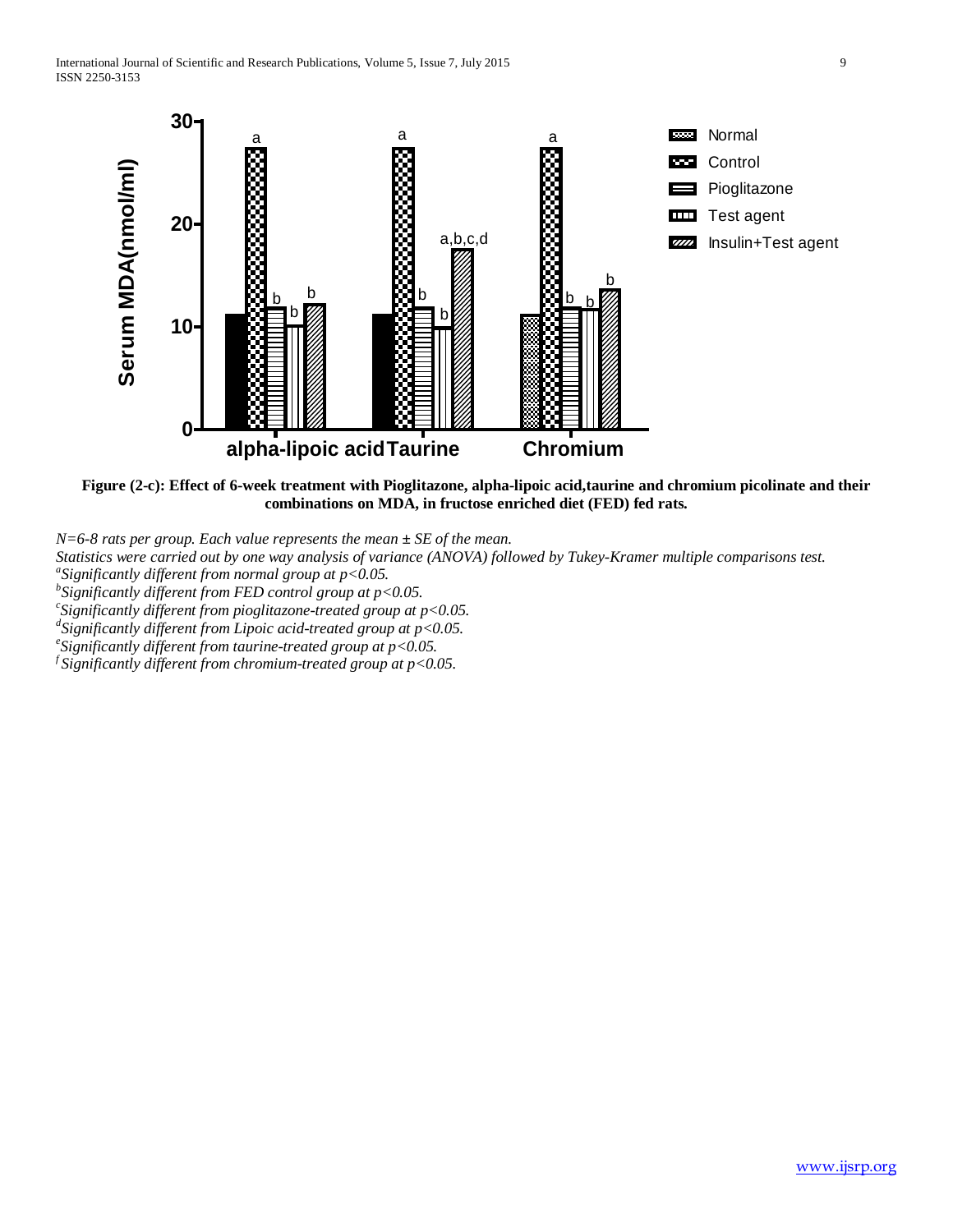**Table (1): Effect of 6-week treatment with pioglitazone, alpha-lipoic acid, taurine, chromium picolinate and their combinations on fasting blood glucose (FBG) level and glycosylated hemoglobin (HbA1c) in fructose enriched diet (FED) fed rats.**

*N=6-8 rats per group. Each value represents the mean ± SE of the mean.*

| Parameters/drugs & doses                       | $FBG$ (mg/dl)                     | $HbA1c$ (mg%)                |
|------------------------------------------------|-----------------------------------|------------------------------|
| Normal control (Saline; p.o.)                  | $122.0 \pm 1.95$                  | $4.73 \pm 0.11$              |
| Control (Saline; p.o.)                         | 285.71±16.32 $a$                  | $7.76 \pm 1.97$ <sup>a</sup> |
| Pioglitazone $(7mg/kg, p.o)$                   | $98.75 \pm 8.33^{\mathrm{b}}$     | $4.31 \pm 0.15^{b}$          |
| Lipoic acid $(600 \text{ mg/kg}; \text{p.o.})$ | $155.9 \pm 9.85$ <sup>b</sup>     | $7.35 \pm 0.18$ <sup>a</sup> |
| Taurine $(600 \text{ mg/kg}$ ; p.o.)           | $130.4 \pm 4.54$ <sup>b</sup>     | $4.08 \pm 0.1^{\text{b}}$    |
| Chromium $(500 \text{ mg/kg}; \text{p.o.})$    | $127.3 \pm 5.2^{\mathrm{b}}$      | $5.13 \pm 0.16^{\mathrm{b}}$ |
| $Pioglitazone + Lipoic acid$                   | $102.5 \pm 7.64$ b,d              | $3.35 \pm 0.13^{b,d}$        |
| $Pioglitazone + Taurine$                       | $94.5 \pm 3.83^{b,d}$             | $3.88 \pm 0.18^{b}$          |
| $Pioglitazone + Chromium$                      | $84.25 \pm 6.93$ <sup>a,b,d</sup> | $4.1 \pm 0.14^{b}$           |

*Statistics were carried out by one way analysis of variance (ANOVA) followed by Tukey-Kramer multiple comparisons test. <sup>a</sup> Significantly different from normal group at p<0.05.*

*b Significantly different from FED control group at p<0.05.*

*d Significantly different from Lipoic acid-treated group at p<0.05. <sup>e</sup> Significantly different from taurine-treated group at p<0.05.*

*f Significantly different from chromium-treated group at p<0.05.*

## **Table (2): Effect of 6-week treatment with Pioglitazone, alpha-lipoic acid (LA), taurine, chromium picolinate and their combinations on serum lipid profile in fructose enriched diet (FED) fed rats.**

| Parameters/ drugs & doses      | $TG$ mg/dl                      | TC mg/dl                            | HDL mg/dl                     | $LDL$ mg/dl                         |
|--------------------------------|---------------------------------|-------------------------------------|-------------------------------|-------------------------------------|
| Normal control (Saline; p.o.)  | $30.58 \pm 0.48$                | $57.37 \pm 0.93$                    | $29.54 \pm 0.29$              | $24.59 \pm 0.48$                    |
| Control (Saline; p.o.)         | $35.47 \pm 0.16^a$              | $74.43 \pm 0.72$ <sup>a</sup>       | $21.89 \pm 0.31$ <sup>a</sup> | $39.93 \pm 0.2^{\text{a}}$          |
| Pioglitazone (7mg/kg/;p.o)     | $28.53 \pm 0.27^b$              | $64.98 \pm 0.32^{a,b}$              | $28.06 \pm 0.39^{a,b}$        | $31.20 \pm 0.45^{a,b}$              |
| Lipoic acid $(600mg/kg;p.o.)$  | $30.08 \pm 0.78$ <sup>b</sup>   | $70.93 \pm 0.43^{a,b,c}$            | $28.43 \pm 0.14^b$            | $37.15 \pm 0.35^{\text{a,c}}$       |
| Taurine(600mg/kg/day;p.o.)     | $27.71 \pm 0.38^{a,b}$          | $68.89 \pm 0.49^{a,b,c}$            | $28.19 \pm 0.26^{\circ}$      | $35.55 \pm 0.51^{a,b,c}$            |
| Chromium $(500mg/kg/day;p.o.)$ | $34.64 \pm 0.27$ <sup>a,c</sup> | $68.73 \pm 0.28$ <sup>a,b,c</sup>   | $30.33 \pm 0.21^{b,c}$        | $31.53 \pm 0.39^{a,b}$              |
| $Pioglitazone + Lipoic acid$   | $18.29 \pm 0.29^{a,b,c,d}$      | $65.24 \pm 0.39^{a,b,d}$            | $27.36 \pm 0.23^{a,b}$        | $34.31 \pm 0.09^{a,b,c,d}$          |
| $Pioglitazone + Taurine$       | $38.5 \pm 0.51^{a,b,c,d}$       | $72.20 \pm 0.59^{a,\overline{c,d}}$ | $28.65 \pm 0.22^{\mathrm{b}}$ | $35.73 \pm 0.68^{a,b,c}$            |
| Pioglitazone + Chromium        | $31.64 \pm 0.81^{b,c,e}$        | $67.49 \pm 0.26^{a,b,c}$            | $25.38 \pm 0.31^{a,b,c,d}$    | $38.98 \pm 0.17^{a,\overline{c,d}}$ |